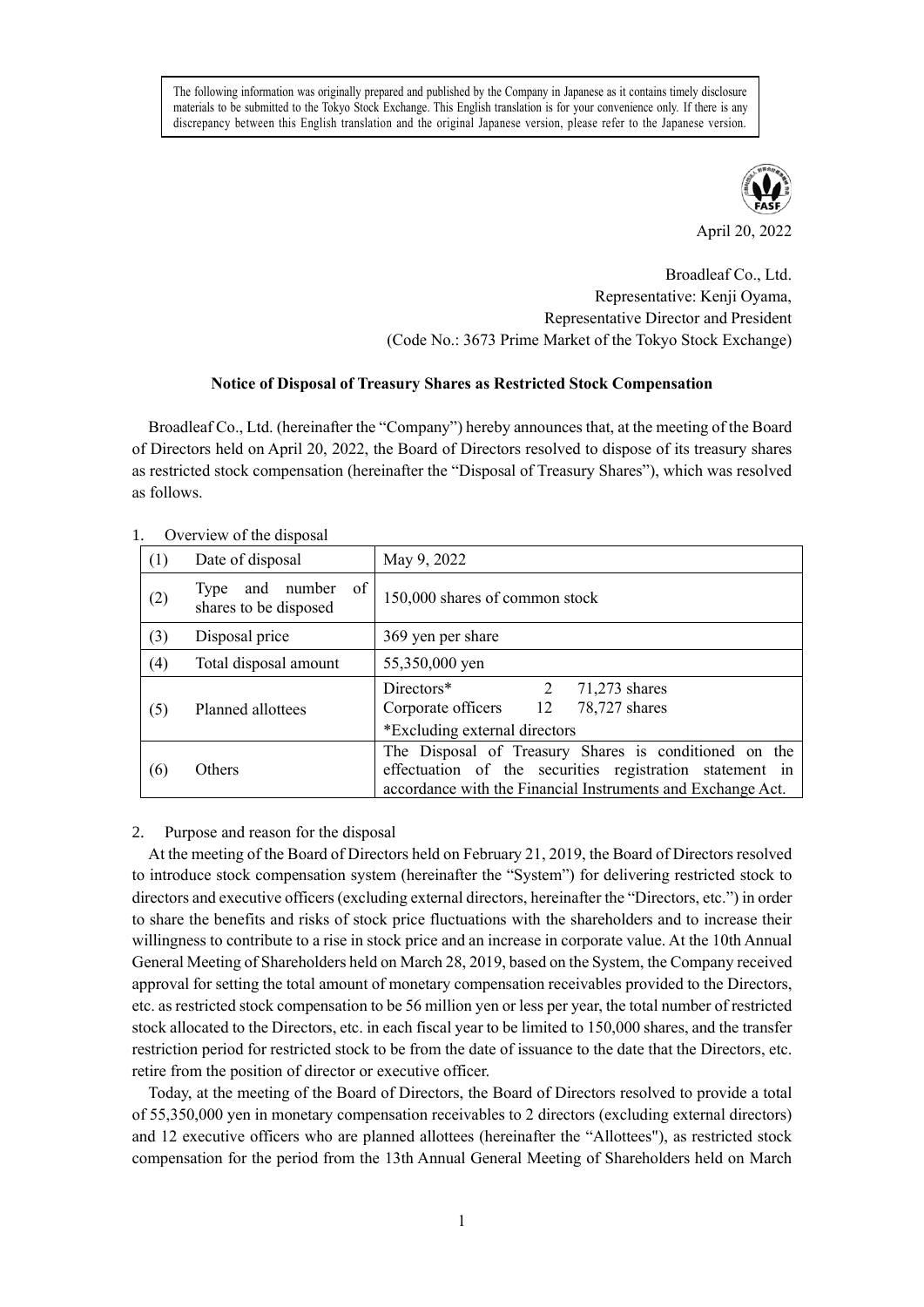25, 2022 to the 14th Annual General Meeting of Shareholders planned to be held in March 2023, and allocate 150,000 shares of common stock as specified restricted stock by providing all of the monetary compensation receivables using in-kind contribution method. The amount of the monetary compensation receivables provided to each allottee is determined after comprehensively taking various matters into account, including the degree of contribution of each allottee to the Company. In addition, the monetary compensation receivables shall be paid on the condition that each allottee enters restricted stock allocation contract (hereinafter the "Allocation Contract") with the Company which includes the following:

#### 3. Overview of the Allocation Contract

### (1) Transfer restriction period

Period from the date of issuance of restricted stock to the date when the Allottees retire from the position of director or executive officer.

During the transfer restriction period stipulated above (hereinafter the "Transfer Restriction Period"), the Allottees may not transfer, pledge, mortgage, give before or after death, or otherwise dispose of any restricted stock allocated to them (hereinafter the "Allotted Shares") to any third party (hereinafter the "Transfer Restriction").

### (2) Free acquisition of the restricted stock

In the event the Allottees resign from director or executive officer before the date of the first Annual General Meeting of Shareholders after the commencement date of the Transfer Restriction Period, the Company shall acquire the Allotted Shares for free at the time of resignation, unless the Board of Directors deems that there is a justifiable reason (e.g. expiration of term of office).

In addition, in the event any of the Allotted Shares for which the Transfer Restriction has not been lifted due to the reason for termination of the Transfer Restriction mentioned below in (3) at the time of expiration of the Transfer Restriction Period (hereinafter "Expiration Date"), the Company shall acquire them for free at the time immediately after the Expiration Date.

#### (3) Lift of the Transfer Restriction

The Company will lift the Transfer Restriction of all Allotted Shares held by the Allottees at the time of the Transfer Restriction Period Expiration Date, provided that the Allottees have continuously been in the position of director or executive officer from the commencement date of the Transfer Restriction Period until the date of the first Annual General Meeting of Shareholders after it. However, if the Allottees resign from director or executive officers before the Transfer Restriction Period is expired for reasons that the Board of Directors deems to be legitimate (e.g. expiration of term of office), the Transfer Restrictions on the Allotted Shares shall be lifted as of the time immediately after the resignation. The Allotted Shares are calculated as follows: the number of months from April 2022 to the month including the day on which the Allottees resign from the position of director or executive officer, divided by 12 (provided that the number will be counted as 1 if the calculation result exceeds 1), multiplied by the number of the Allotted Shares held by the Allottees at that time (provided that a fraction of less than 1 share will be rounded down).

#### (4) Provisions on the shares management

The Allottees shall complete the opening of an account that describes or records the Allotted Shares at SMBC Nikko Securities Co., Ltd. in a manner specified by the Company and shall keep and maintain the Allotted Shares in the account until the Transfer Restriction is lifted.